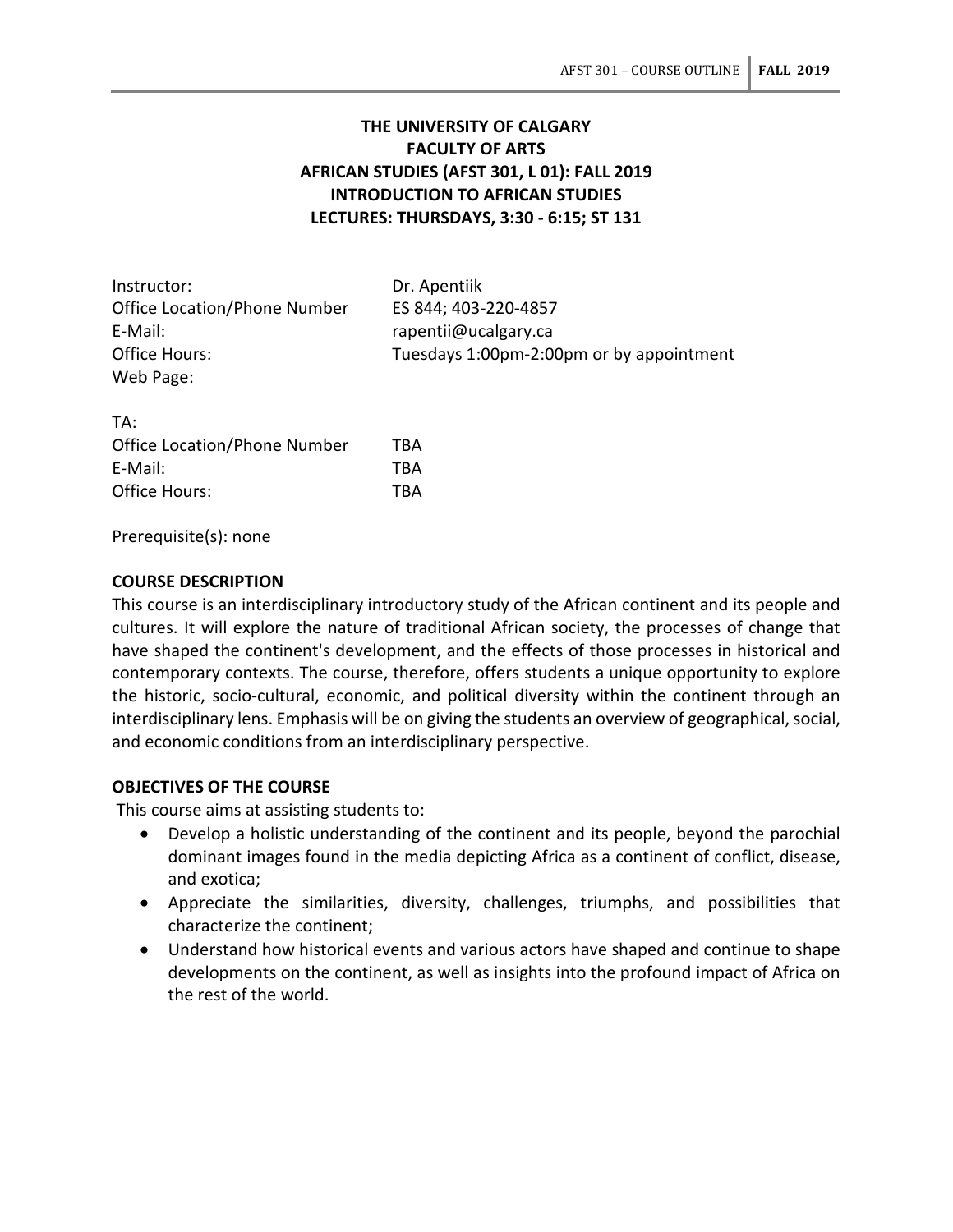### **LEARNING OUTCOMES**

At the end the course, students should able to:

- demonstrate a holistic understanding of the continent and its people, beyond the parochial images found in the media depicting the continent as one characterized by conflict, disease, and exotica;
- demonstrate sound knowledge of the historical, physical, and cultural geography of the continent and how these aspects have shaped and continued to impact the political, economic, and socio-cultural development of the African continent;
- demonstrate a basic understanding of African Studies not as a fossilized discipline, but one that is vibrant and related to their contemporary experience;
- hone their skills at critical reading, critical thinking, and critical writing on African issues and debates.

### **TEXTBOOKS AND READINGS**

**ASSIGNMENTS AND EVALUATION**

Required textbooks (available for purchase at the University Bookstore):

- Chinua Achebe. 2005. *Things Fall Apart*. London: Macmillan.
- Gordon, A., & Gordon, D. L. (Eds). (2013). *Understanding Contemporary Africa*. Boulder: Lynne Rienner Publishers.

The recommended text books are available for use at the University library.

| <b>Book Review</b>                                                                                                                                                                                                                                                                                                                       | 20% | Due Oct. 10, 2019            |
|------------------------------------------------------------------------------------------------------------------------------------------------------------------------------------------------------------------------------------------------------------------------------------------------------------------------------------------|-----|------------------------------|
| Mid-Term Exam                                                                                                                                                                                                                                                                                                                            | 40% | Oct. 17, 2019                |
| Final Exam                                                                                                                                                                                                                                                                                                                               | 40% | To be scheduled by Registrar |
| All assignments must be completed in order to pass the course. All written assignments (including,<br>although to a lesser extent, written exams) will be assesed at least partly on writing skills. Writng skills<br>include not only surface correctness (grammar, punctuation, sentence structure, etc.) but also general<br>clarity. |     |                              |

#### **SCHEDULE OF LECTURES AND READINGS**

To be made available on D2L.

## **BOOK REVIEW 20%** (**Due October 10, to be collected in class.)**

The book review entails writing a critical analysis of Chinua Achebe's novel *Things Fall Apart*. You must indicate how the issues covered in the book relate to Africa or the themes covered in the course.

#### *NOTE:*

The review paper must not be more than **3 PAGES. IT MUST BE TYPED AND DOUBLED-SPACED in 12 POINT FONT. Page margins should be 1 INCH (2.5 cm) wide, and all pages should be numbered.** Students are urged to stay within the maximum page length, or risk a penalty of loss of grade (e.g. A- to B+) OR two (2) points, depending on the number of pages over the maximum limit required. A bibliography and brief appendix are not included in the length restrictions.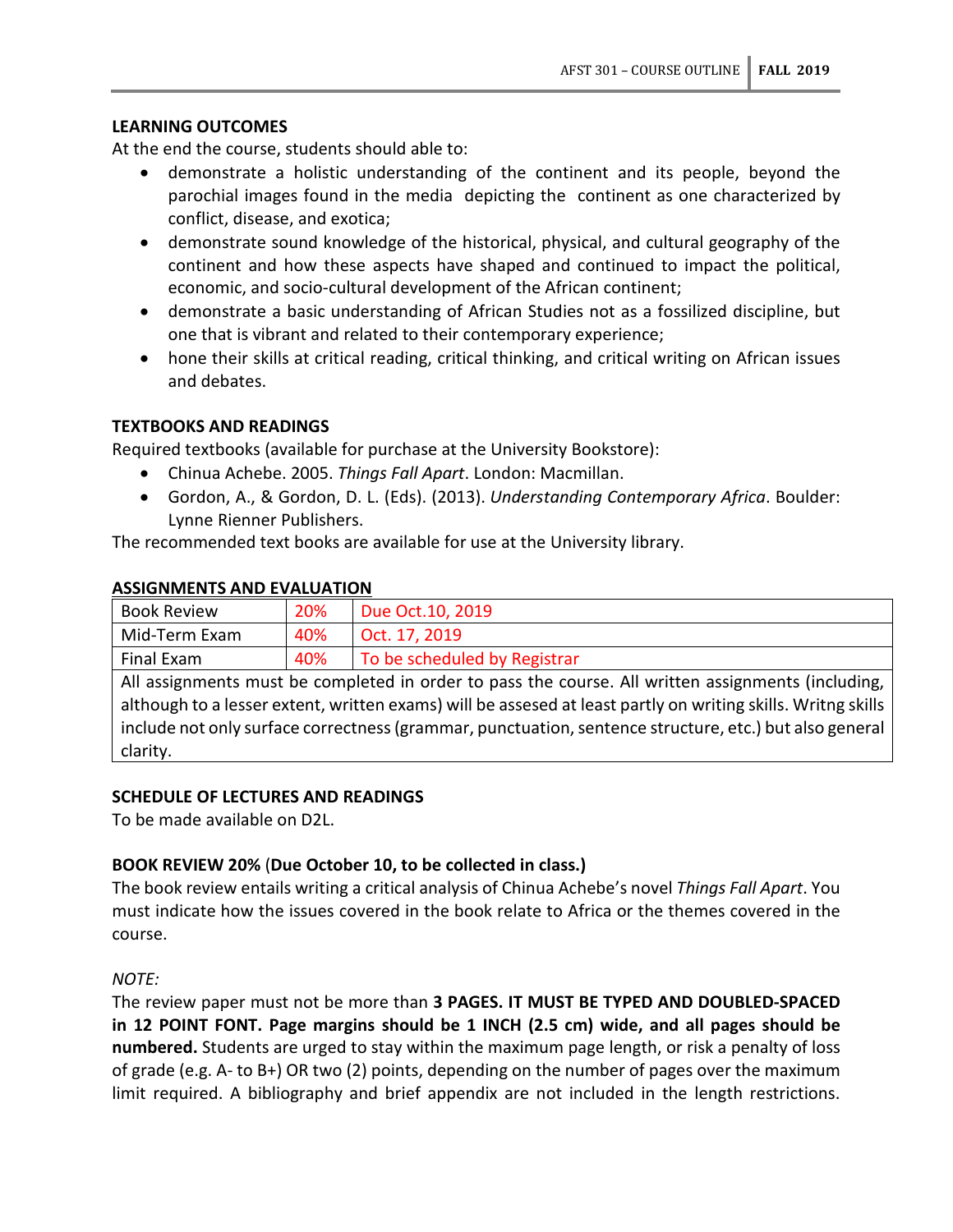Double-sided printing of assignments are encouraged to save paper, but is not mandatory. The paper must have a title page, which includesthe following: *title of paper, course code, instructor's name, student ID, and date of submission*.

# **The level of analysis should be suitable for a second-year University course**.

- A critical analysis requires an evaluation of the arguments made by the author. This means you have to read carefully to find out what the author's argument(s) is/are. You may find the argument(s) stated in the book's introduction. The next step is to consider what the author provides in subsequent chapters.
- A well-written book will remind readers of the main arguments as it proceeds. The concluding chapter of the book will summarize the author's own appraisal of the argument(s) and evidence. This does not mean that you can read only the introduction and conclusion, and be able to write a good review; you need to demonstrate that you know what each chapter contains, and how it contributes to the main argument(s).
- In addition, a critical assessment requires that you assess the argument(s) and comment on whether you think the book meets the author's stated objective(s). This assessment is not a simple option, but a thoughtful evaluation of how well the author has succeeded in convincing you, the reader, of the value of the argument and the evidence used to support it. Your own conclusions should also say something about what you have learned about the subject, having read the book, and what else you might want to know that was not addressed in the book.
- As you read, it is useful to carry on a "dialogue" with the author, asking yourself if you agree with what is being said, or whether something is missing. You will need to say something about the author's relationship with the subject, and about his/her methods. In some cases, you will have to be a detective to find out what you want to know.
- Correct spelling is important. Use a dictionary and a computer spelling and grammar checker, if necessary.
- Create a draft of your review, and then look at it again a day or so later. When you do a second draft, make sure that the ideas follow coherently from one another. Move text around if you need to. Weed out repetitive words and phrases. Vary the length of sentences. Read the review aloud, to see how it "flows." The final product will reflect the care you have put into its creation.
- If you wish, you may use the first person. Also, use the active voice as much as possible.
- Use a correct bibliographical format (both in-text and the final list of references).

# **Citation guidelines for book review assignment.**

You must use APA format for both in-text citation and final list of references (see examples below).

# **-** *Book referencing example:*

Desai, V., & Potter, R.B. (Eds.) (2002). *The Companion to Development*. 3rd Edition. New York: Routledge.

**-** *Journal article referencing examples:*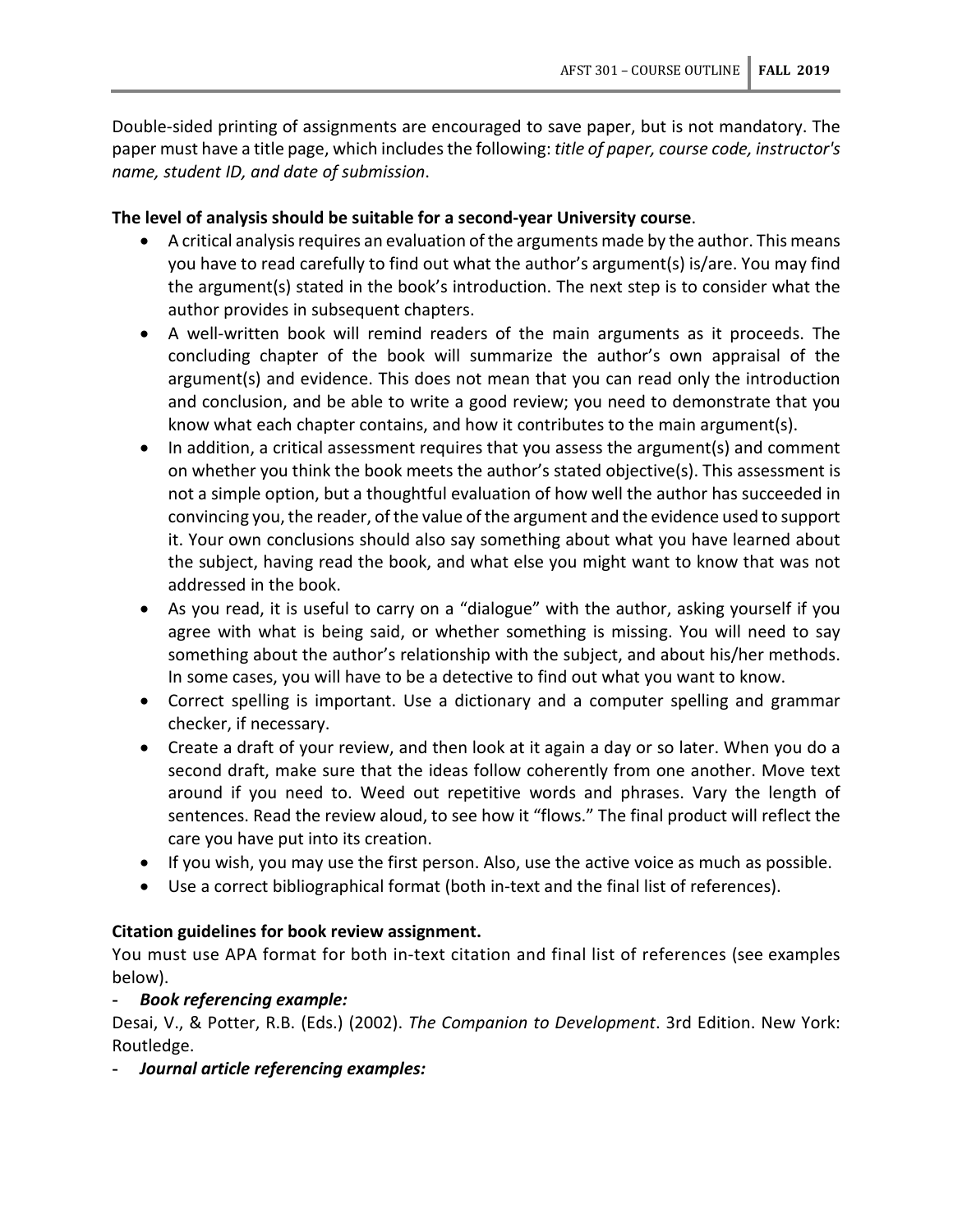Cleaver, F. (1999). Paradoxes of participation: questioning participatory approaches to development. *Journal of International Development, 11*(4), 597-612.

Riddell, B. (2003). The Face of Neoliberalism in the Third World: Landscapes of Coping in Trinidad and Tobago. *Canadian Journal of Development Studies, 24*(4), 592-615.

## - *Chapter in a book example:*

Escobar, A. (1997). The Making and Unmaking of the Third World through Development. In M. Rahnema & V. Bawtree (Eds.), *The Post-Development Reader* (pp. xxx-xxx). London: Zed Books.

# **-** *Online newspaper article example:*

Brody, J. E. (2007, December 11). Mental reserves keep brain agile. *The New York Times*. Retrieved from http://www.nytimes.com

# **NOTE: Evaluation of your Review paper will be based on the following**:

*Well-informed review or discussion***:**

Coherence of arguments - clear and logical progression of ideas and thoughts throughout the paper.

- Clarity of expression and quality of grammar.
- A critical level of analysis as opposed to descriptive analysis.
- Understanding and application of lectures, readings, and other relevant literature.
- Well-formatted bibliography or final list of references.
- Ample in-text citations. Note all direct quotes must have page numbers.
- Note that substantial marks will be taken off for improper citation and bibliographical formatting. For guidance on proper bibliographic format, visit the University of Calgary library website on the topic.

It is the student's responsibility to keep a copy of each assignment submitted. A student should be prepared to provide a second copy of his/her assignment if requested. A student who cannot provide a second copy of his/her essays may risk receiving a zero grade for this portion of the course.

Note: Please hand in your essays directly to your instructor. If it is not possible to do so, a daytime drop box is available in ES 622. A nighttime drop box is also available for after work hours submission. Assignments will be removed the following morning, stamped with the previous day's date, and placed in the instructor's mailbox.

# **MID-TERM EXAM; 40% (October 17, in class.)**

This is a closed-book exam designed to test your grasp of the material covered in lectures and from course readings up to the date of the exam. This means that you will be expected to have read all the required and recommended readings on all topics covered in the course up to the date of the exam. The best way to prepare for this exercise is to read and reflect on the lectures and course material. Exams will also cover lectures by guest speakers and information from videos/films shown in the class.

**Format of exams**: Mixed (combination of multiple choice, short, and long answers).

Note: No alternate dates for the exam will be provided unless a student has been legitimately excused. **Note**: All written assignments (including, although to a lesser extent, written exam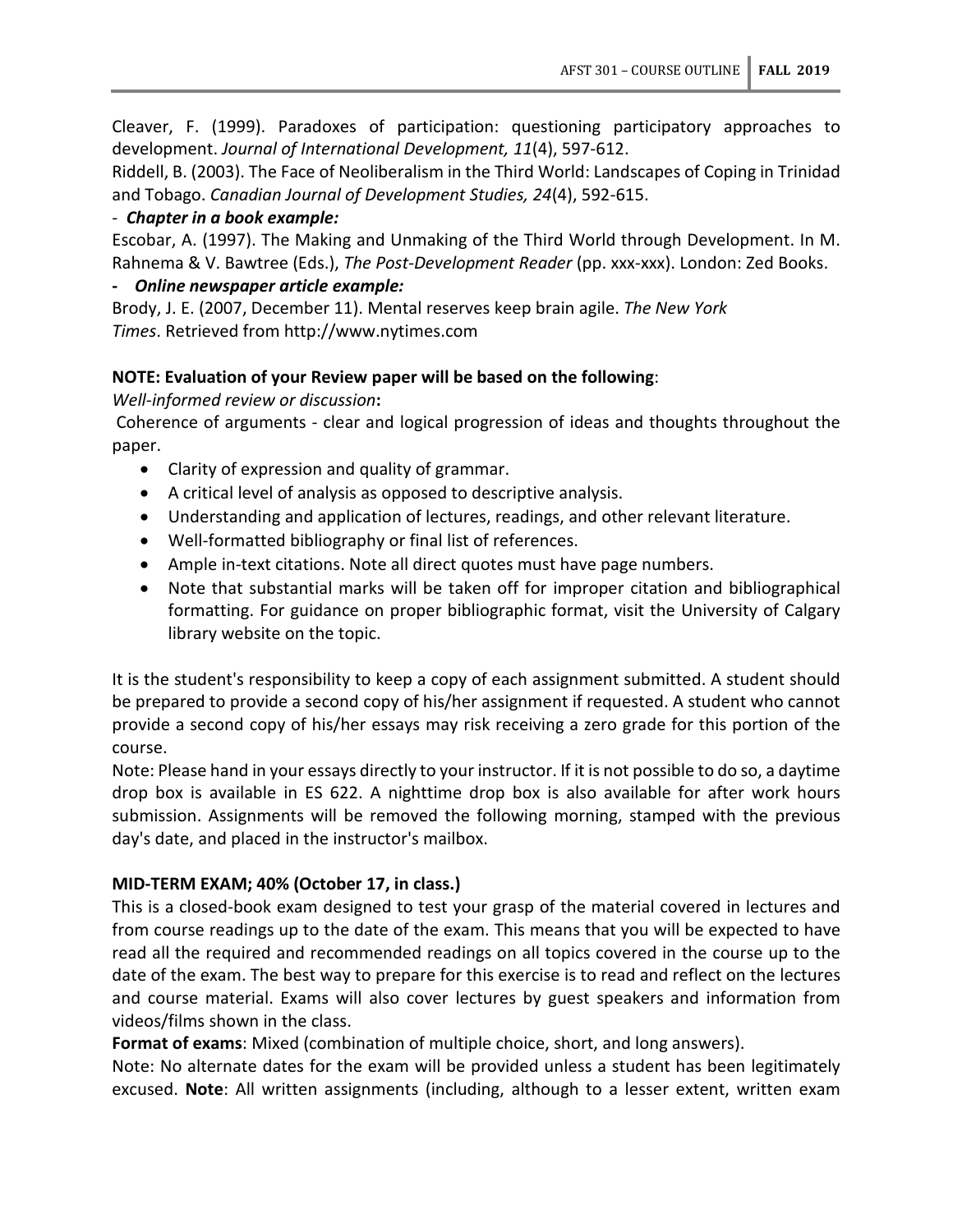responses) will be assessed at least partly on writing skills. Writing skills include not only surface correctness (grammar, punctuation, sentence structure, etc.) but also general clarity and organization.

### **FINAL EXAM; 40%**

The final exam follows the same format and structure as the midterm (mixed - combination of multiple choice, short, and long answers). Final exam is not cumulative.

### **Note**:

• All written assignments (including, although to a lesser extent, written exam responses) will be assessed at least partly on writing skills. Writing skills include not only surface correctness (grammar, punctuation, sentence structure, etc.) but also general clarity and organization.

### **Registrar-scheduled Final Examination: Yes**.

Please note: If your class is held in the evening, the Registrar's Office will make every attempt to schedule the final exam during the evening; however, there is NO guarantee that the exam will NOT be scheduled during the day.

### **Policy for late assignments & missed exams:**

- Assignments submitted after the deadline may be penalized with loss of a grade (e.g. Ato B+) for each day late. Extensions will only be granted under extraordinary circumstances, not including having too much other work to do. A REQUEST FOR EXTENSION FORM will be posted on Blackboard. This form should be filled out and submitted to me two weeks before the due date for the submission of the assignment.
- No alternate dates for exams will be provided unless a student has been legitimately excused or have tangible reasons supported with documentation. The same rule applies to missed exams. All missed exams will take the form of long answers only and will be reschedule on a date chosen by the instructor within two weeks.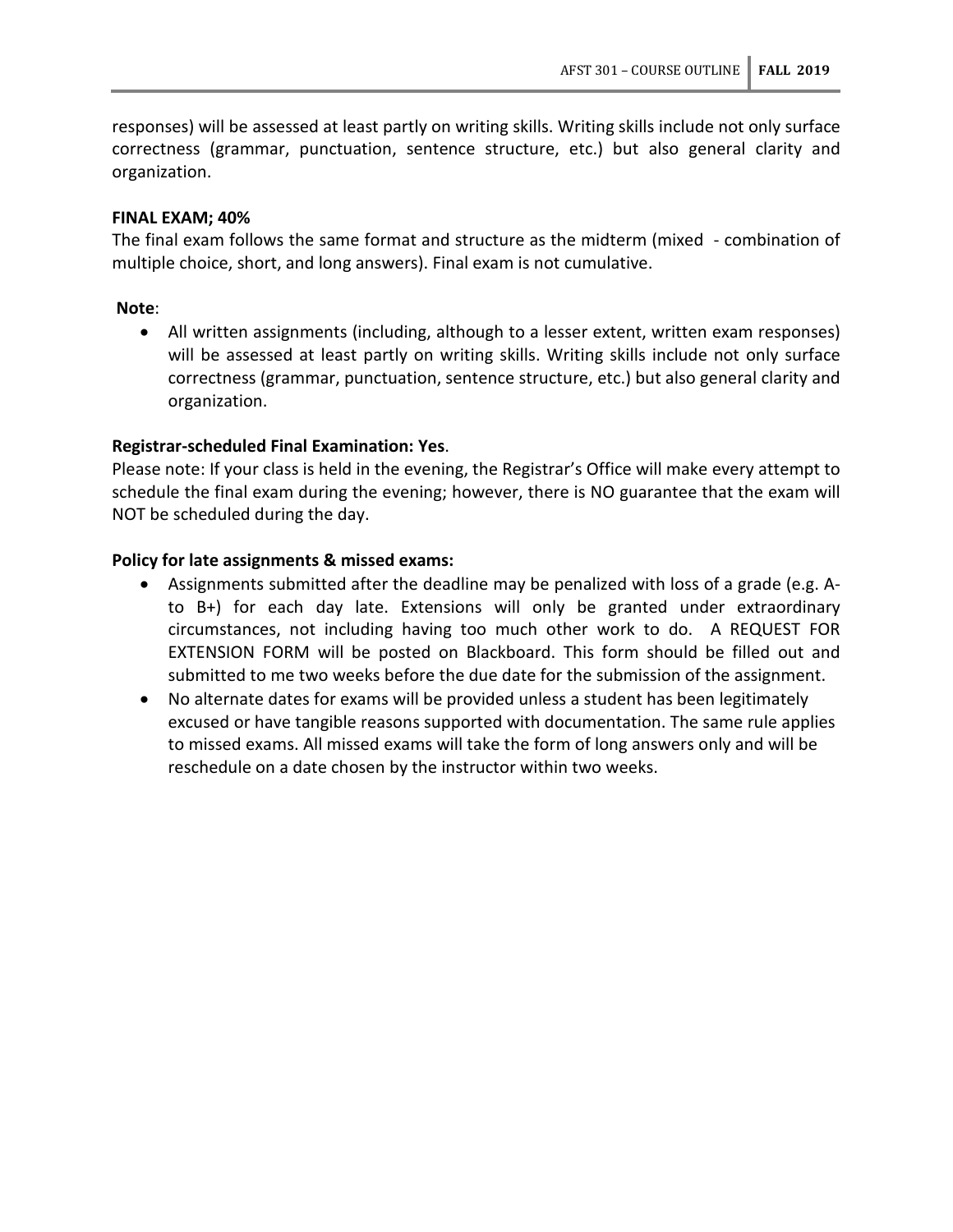## **Grading system**

The following grading system is used in the Faculty of Arts. Where a grade on a particular assignment is expressed as a letter grade, it will normally be converted to a number using the midpoint of the scale. That is, A- would be converted to 87.5 for calculation purposes. An F will be converted to zero.

| <b>Grading Scale</b> |               |
|----------------------|---------------|
| A+                   | $94.9 - 100$  |
| A                    | $89.9 - 94.8$ |
| А -                  | $84.9 - 89.8$ |
| B+                   | $79.9 - 84.8$ |
| в                    | $74.9 - 79.8$ |
| В-                   | $70.9 - 74.8$ |
| C+                   | $66.9 - 70.8$ |
| C                    | $62.9 - 66.8$ |
| C-                   | $58.9 - 62.8$ |
| D+                   | $54.9 - 58.8$ |
| D                    | $49.9 - 54.8$ |
| F                    | 49.8 and      |
|                      | below         |

## **COURSE POLICIES AND PROCEDURES:**

## **1. Information on academic misconduct and the consequences thereof**

The University expects Students to conduct Academic Activities with integrity and intellectual honesty and to recognize the importance of pursuing and transmitting knowledge ethically. "Academic Misconduct" includes such things as Cheating, Falsification; Plagiarism, Unauthorized Assistance and failure to comply with exam regulations or an Instructor's expectations regarding conduct required of Students completing academic assessments. Academic Misconduct is a serious form of intellectual dishonesty with significant consequences. Students who participate in, or encourage the commission of, Academic Misconduct will be subject to disciplinary action which could include Probation, Suspension, or Expulsion from the University. For more information, please refer to the Student Academic Misconduct Policy:

[\(https://www.ucalgary.ca/policies/files/policies/student-academic-misconduct-policy.pdf\)](https://www.ucalgary.ca/policies/files/policies/student-academic-misconduct-policy.pdf)

## **2. Information on instructor intellectual property**

Lectures, demonstrations, performances, and any other course material provided by an instructor includes copyright protected works under the Copyright Act and all forms of electronic or mechanical recording of lectures, laboratories, tutorials, presentations, performances, electronic (computer) information, the duplication of course material, and to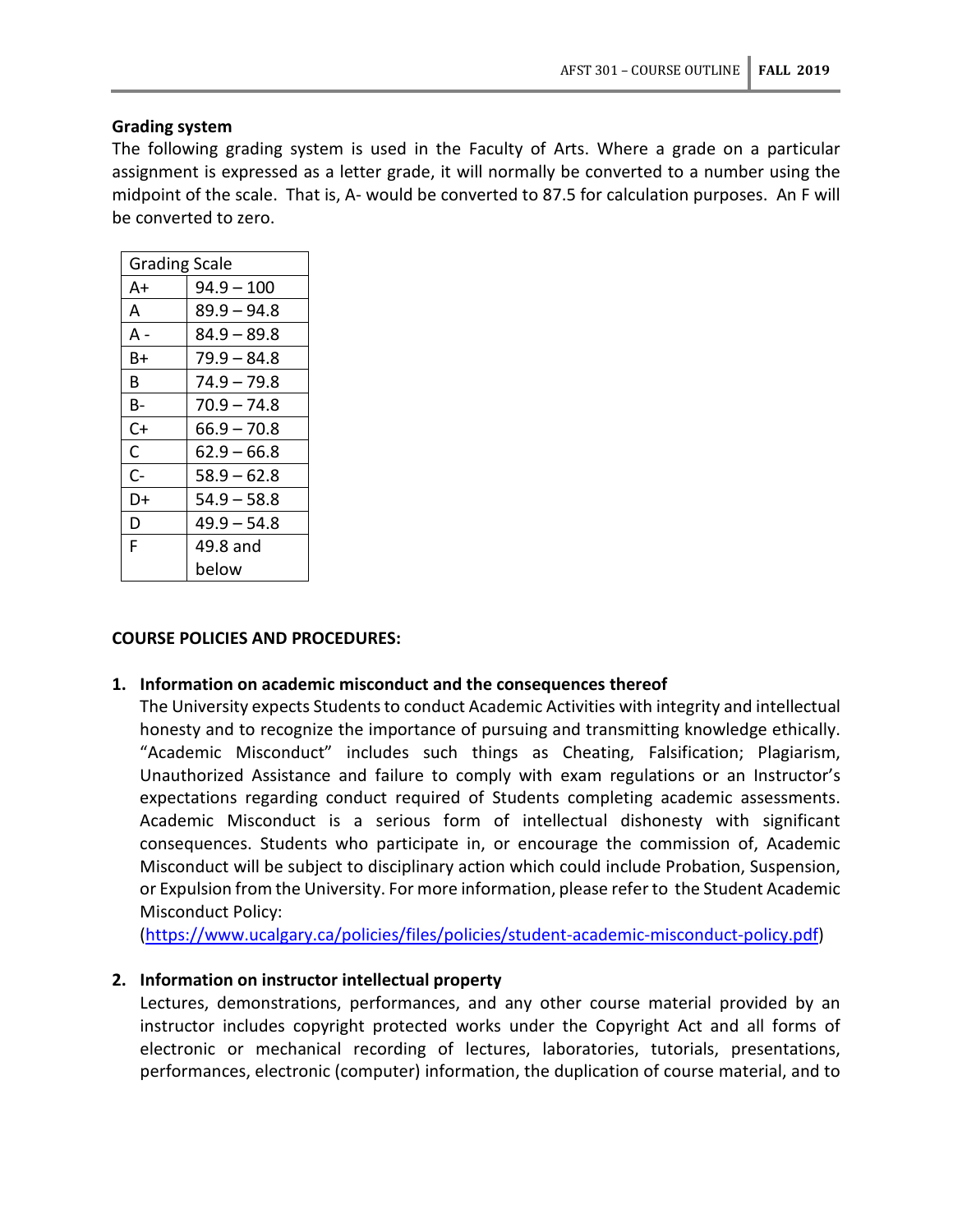the translation of recordings or transcriptions of any of these materials to another form by electronic or mechanical means by students is not permitted, except.

- o As a formal accommodation as assessed by the Student Accessibility Services and only for individual private study and only at the discretion of the instructor.
- o With the permission of the instructor, students without a formal accommodation may audio record lectures, provided that the student and instructor sign a release form available from departmental and faculty offices. A copy of the Release form shall be retained by the instructor and by the department in which the course is offered. Any audio recording by students is permitted only for the purposes of private study by the individual student. Students may not distribute, email or otherwise communicate these materials to any other person.
- o For any other use, whether by duplication, transcription, publication, sale or transfer of recordings, written approval must be obtained from the instructor for the specific use proposed.
	- o Any use other than that described above (e.g. distributing, emailing or otherwise communicating these materials to any other person, constitutes academic misconduct and may result in suspension or expulsion.
	- o Students are encouraged to make notes of classroom discussions, lectures, demonstrations etc.

### 3. **Information on the Freedom of Information and Protection of Privacy Act**

The University of Calgary is committed to protecting the privacy of individuals who work and study at the University or who otherwise interact with the University in accordance with the standards set out in the Freedom of Information and Protection of Privacy Act. The Department of Anthropology and Archaeology keeps exams and any term work not picked up for a minimum of one year after which it is destroyed. Please refer to the following link for detailed information:<http://www.ucalgary.ca/legalservices/foip>

#### **4. Information about Academic Accommodations**

**Note**: It is the student's responsibility to request academic accommodations according to the University policies [\(ucalgary.ca/access/accommodations/policy\)](https://ucalgary.ca/access/accommodations/policy). Students requesting an Accommodation on the basis of Disability are required to register with Student Accommodation Services (SAS) by submitting a Request for Accommodation in accordance with the Procedure for Accommodations for Students with Disabilities: [\(https://www.ucalgary.ca/policies/files/policies/procedure-for-accommodations-for](https://www.ucalgary.ca/policies/files/policies/procedure-for-accommodations-for-students-with-disabilities.pdf)[students-with-disabilities.pdf\)](https://www.ucalgary.ca/policies/files/policies/procedure-for-accommodations-for-students-with-disabilities.pdf). SAS will issue a Letter of Accommodation which must be presented to either designated contact person within the Department or the appropriate Instructors within 10 days of the beginning of term. Students needing an Accommodation in relation to their coursework or to fulfil requirements for a graduate degree, based on a Protected Ground other than Disability, should communicate this need, preferably in writing, to their Instructor or the Department Head/Dean or to the designated contact person in their Faculty.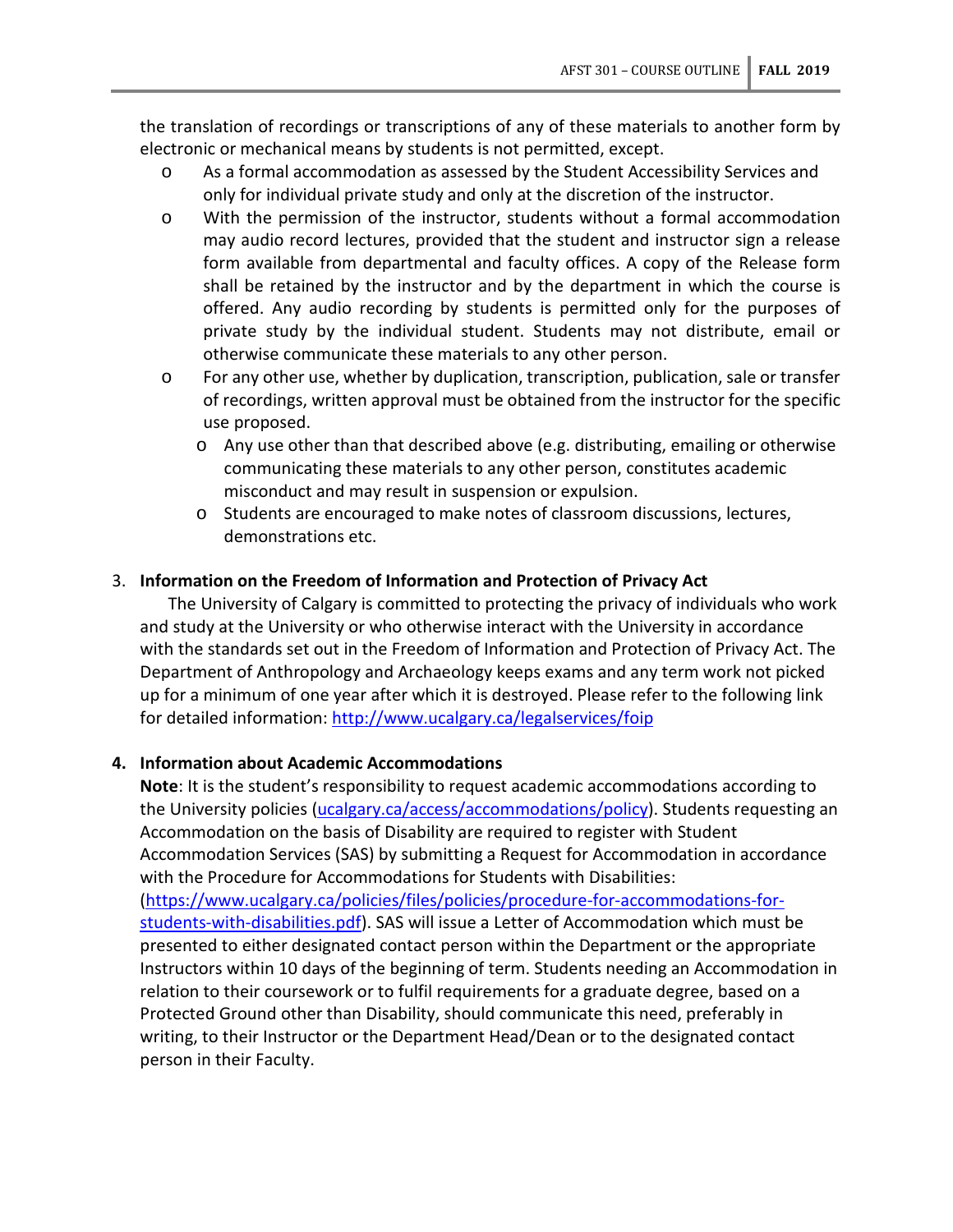# **5. Plagiarism**

Using any source whatsoever without clearly documenting it is a serious academic offense. Consequences include failure on the assignment, in the course and possibly suspension or expulsion from the university. You must document not only direct quotations but also paraphrases and ideas where they appear in your text. A reference list at the end is insufficient by itself. Readers must be able to tell exactly where your words and ideas end and other people's words and ideas begin. This includes assignments submitted in nontraditional formats such as web pages or visual media, and material taken from such sources. Please consult your instructor if you have any questions regarding how to document sources.

# **6. Internet and electronic communication device information**

The use of cell phones and other electronic is not allowed during lectures. Students may use computers in class, however, the instructor reserves the right to forbid students from using computers if their use is disruptive to the class. This may include chatting online, playing music or games etc. during class.

# **7. Use of e-mail:**

due to a high volume of e-mail messages received on a daily basis, students are advised to meet me either during my office hours or make an appointment with me on matters that require urgent attention. please note that e-mail messages can be sent to the wrong email address, can be accidentally deleted, and can be buried or may mysteriously disappear into cyberspace. all questions and requests should therefore be made in person, especially if they concern extensions and other urgent matters. i will normally reply emails within 72 hours, during regular business hours.

- Questions and information of general interest will be addressed in class or posted on Desire2Learn.
- Students are encouraged and required to use their ucalgary email accounts or Desire2Learn in all their communication with me and with peers.

# **8. Copyright Legislation:**

All **students** are required to read the University of Calgary policy on Acceptable Use of Material Protected by Copyright [\(www.ucalgary.ca/policies/files/policies/acceptable-use-of](http://www.ucalgary.ca/policies/files/policies/acceptable-use-of-material-protected-by-copyright.pdf)[material-protected-by-copyright.pdf\)](http://www.ucalgary.ca/policies/files/policies/acceptable-use-of-material-protected-by-copyright.pdf) and requirements of the copyright act [\(https://laws](https://laws-lois.justice.gc.ca/eng/acts/C-42/index.html)[lois.justice.gc.ca/eng/acts/C-42/index.html\)](https://laws-lois.justice.gc.ca/eng/acts/C-42/index.html) to ensure they are aware of the consequences of unauthorized sharing of course materials (including instructor notes, electronic versions of textbooks etc.). Students who use material protected by copyright in violation of this policy may be disciplined under the Non-Academic Misconduct Policy.

## **SUPPORT AND RESOURCES:**

For support information. A link to required information that is not course-specific related information can be found on the Office of the Registrar's website: <https://www.ucalgary.ca/registrar/registration/course-outlines>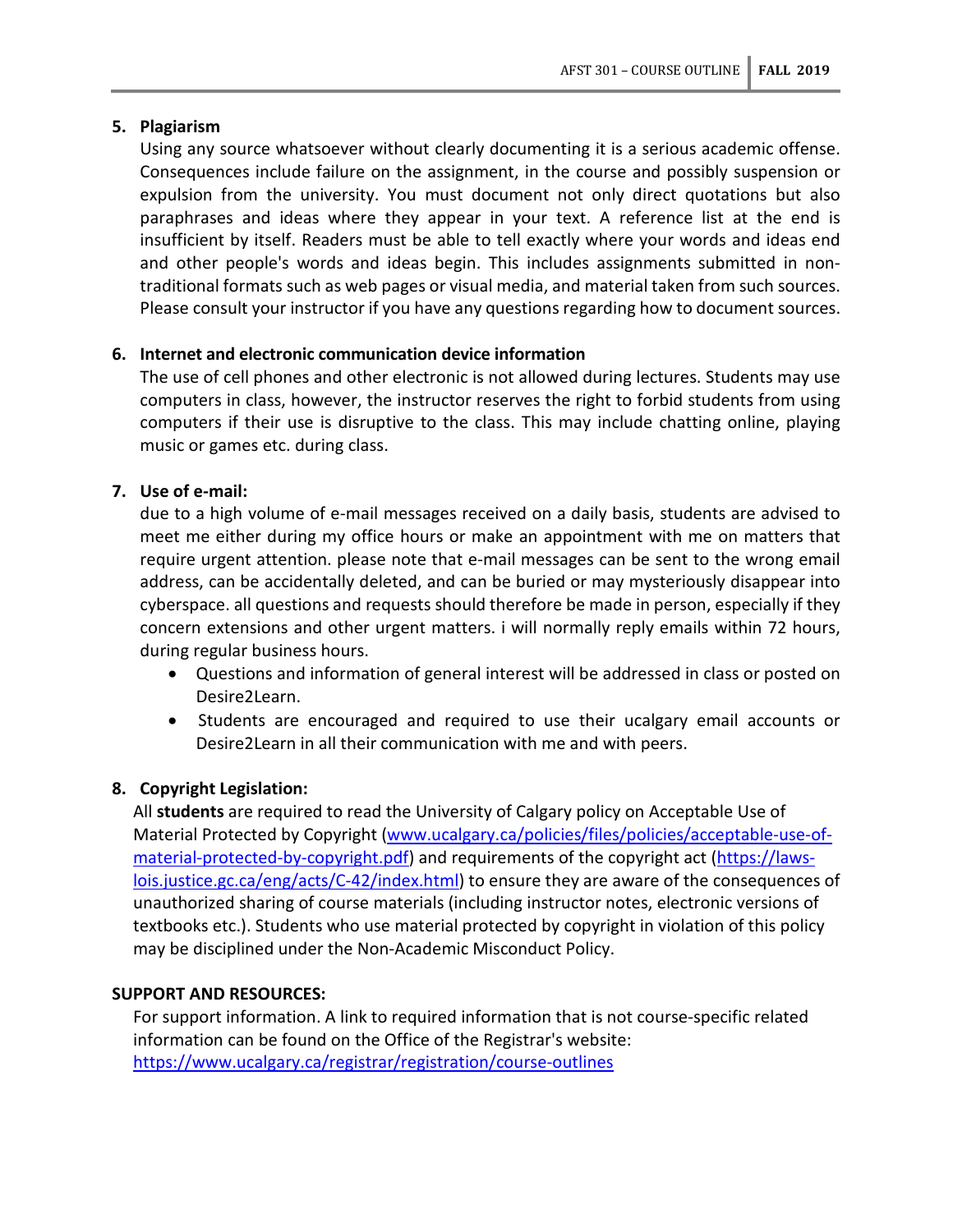#### Deferred Exams:

A student who is absent from a test for legitimate reasons must discuss an alternative course of action with the instructor. Deferral of the final exam requires Registrar approval. The instructor at their discretion may transfer the percentage weight for the test to the final examination, if there is a final examination in the course, set another test, etc. Documentation supporting the reason for missing an exam may be required. Deferred exams may be in a different format than the regularly scheduled exam, e.g. essay style questions instead of multiple choice questions. Students must be aware that they are responsible for payment of any charge associated with the medical assessment and documentation as this service falls outside the realm of services provided by the Provincial Health Care Plan

#### Academic misconduct

The University expects Students to conduct Academic Activities with integrity and intellectual honesty and to recognize the importance of pursuing and transmitting knowledge ethically. "Academic Misconduct" includes such things as Cheating, Falsification; Plagiarism, Unauthorized Assistance and failure to comply with exam regulations or an Instructor's expectations regarding conduct required of Students completing academic assessments. Academic Misconduct is a serious form of intellectual dishonesty with significant consequences. Students who participate in, or encourage the commission of, Academic Misconduct will be subject to disciplinary action which could include Probation, Suspension, or Expulsion from the University. For more information see the Student Academic Misconduct Policy [\(https://www.ucalgary.ca/policies/files/policies/student-academic-misconduct-policy.pdf\)](https://www.ucalgary.ca/policies/files/policies/student-academic-misconduct-policy.pdf)

#### Instructor intellectual property

Lectures, demonstrations, performances, and any other course material provided by an instructor includes copyright protected works under the Copyright Act and all forms of electronic or mechanical recording of lectures, laboratories, tutorials, presentations, performances, electronic (computer) information, the duplication of course material, and to the translation of recordings or transcriptions of any of these materials to another form by electronic or mechanical means by students is not permitted, except.

- As a formal accommodation as assessed by the Student Accessibility Services and only for individual private study and only at the discretion of the instructor.
- With the permission of the instructor, students without a formal accommodation may audio record lectures, provided that the student and instructor sign a release form available from departmental and faculty offices. A copy of the Release form shall be retained by the instructor and by the department in which the course is offered. Any audio recording by students is permitted only for the purposes of private study by the individual student. Students may not distribute, email or otherwise communicate these materials to any other person.
- For any other use, whether by duplication, transcription, publication, sale or transfer of recordings, written approval must be obtained from the instructor for the specific use proposed.
	- Any use other than that described above (e.g. distributing, emailing or otherwise communicating these materials to any other person, constitutes academic misconduct and may result in suspension or expulsion.